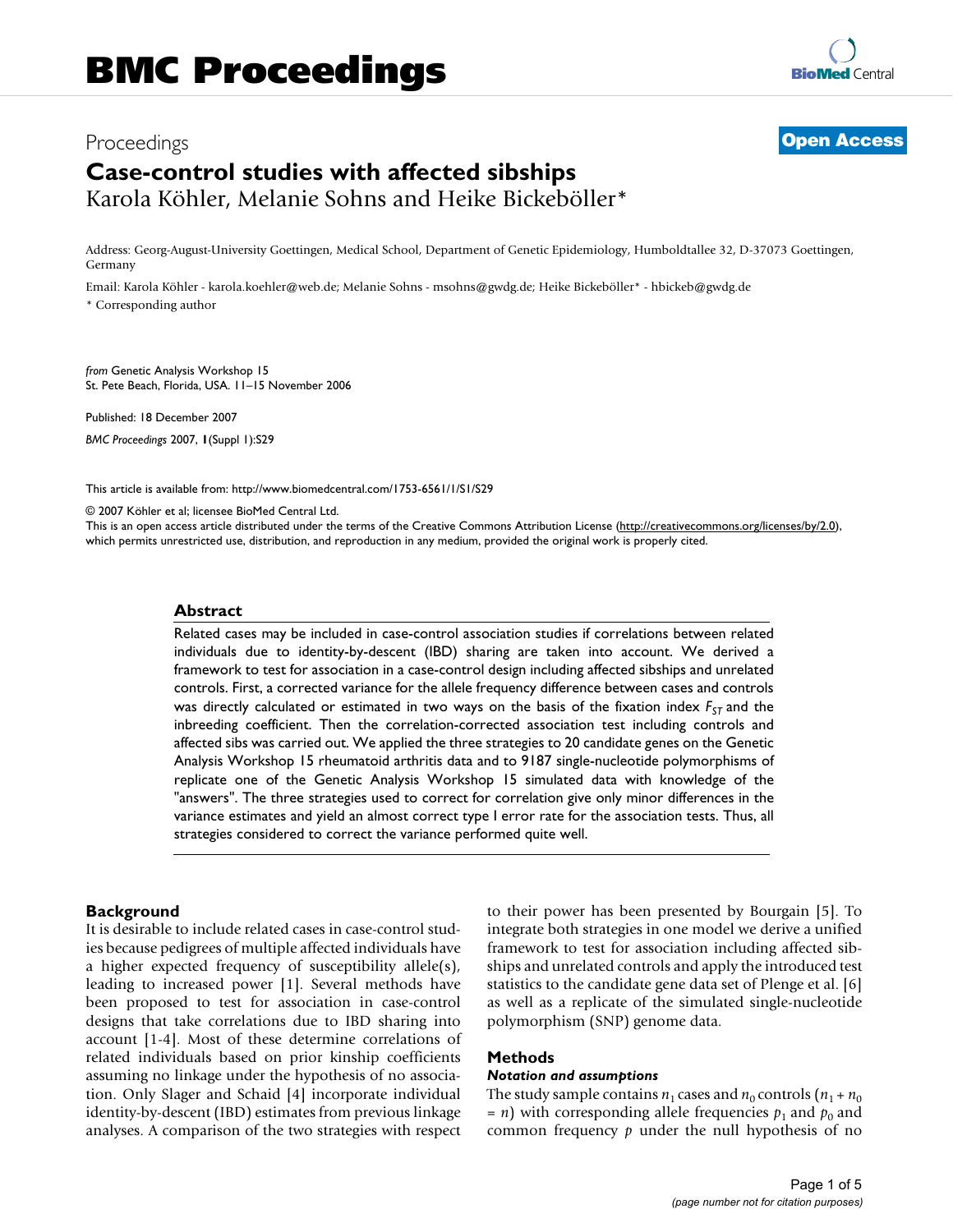association. There are *m* cases from sibships with at least two sibs and  $n_1$  -  $m$  independent cases. At the candidate locus, each individual has two alleles,  $X_{i1}$  and  $X_{i2}$  (*i* = 1,..,*n*) coded as 0/1. Usually only the genotype  $X_i = X_{i1}$  +  $X_{i2}$  is known. For all individuals the affection status  $y_i = 0/2$ 1 is given. The cases from families comprise *k* = 1,...,*K* sibships of size  $m_k$ , and  $z_i$  denotes the sibship of individual *i*. For the cases, the  $X_{ii}$  values have a Bernoulli( $p_1$ ) distribution. Cases from different sibships are assumed to be independent, cases from the same sibship are not independent. To describe the correlation structure between sibs we use a model from population genetics that considers a population consisting of different subpopulations based on the coefficient  $F_{ST}$  and the inbreeding coefficient *F<sub>IT</sub>*. Sibships are regarded as small subpopulations and  $F_{ST}$  denotes the correlation between two randomly chosen alleles of two individuals from the same sibship. Under the assumption of no population structure, correlations within sibships only arise from IBD sharing between sibs and  $F_{ST}$  equals the expected kinship coefficient between two siblings.  $F_{IT}$  measures the correlation of the two alleles within an individual and equals 0 under assumption of random mating and no further population structure.

#### *The test statistic*

Based on the correlations  $F_{ST}$  and  $F_{IT}$ , the true variance of the numerator of the allelic  $\chi^2$ -test statistic can be calculated. One component is the sum of all alleles from cases of sibships  $S = \sum_{i: y_i = 1, z_i \in 1, ..., K} X_{i}$ . Its true variance can be calculated as

$$
Var(S) = p_1(1-p_1)2m[1+F_{IT}+2F_{ST}((\sum_k m_k^2/m)-1)],
$$

where the term in square brackets, in the following denoted by  $\gamma$  is the variance inflation in comparison to the variance of the sum of alleles from independent cases. If the data set only consists of affected sib pairs, the inflation factor simplifies to  $\gamma = 1 + F_{IT} + 2F_{ST}$ . The total numerator can be expressed as the estimated allele frequency difference between cases and controls

$$
T=1/2n_1\sum_{i:\gamma_i=1}X_{i.}-1/(2n_0)\sum_{i:\gamma_i=0}X_{i.}.
$$

Under the null hypothesis of no association, its variance can be derived by dividing the sum of alleles within cases into two parts: one for affected sib pairs and one for independent cases, leading to

$$
Var_{\gamma}(T) = p(1-p)((m\gamma + n_1 - m)/2(n_1^2) + 1/(2n_0)).
$$

The inflation  $\gamma$  for the allelic  $\chi^2$ -test  $Var_{\chi=1}(T)$  is defined as  $\lambda = \text{Var}_{\gamma} \frac{T}{\text{Var}_{\gamma=1}} T$ .

#### *Strategies to determine the correlations*  $\mathbf{F}_{ST}$  *and*  $\mathbf{F}_{IT}$

To estimate *Var*(*T*), different strategies for determining  $F_{ST}$ and *F<sub>IT</sub>* were investigated. In strategy I ("no linkage") *F<sub>ST</sub>* is directly calculated under the assumptions of no linkage and  $F_{IT}$  = 0. Here  $F_{ST}$  corresponds to the prior kinship coefficient of a sib pair.  $F_{ST}$  = 0.25, since  $2F_{ST}$  is the probability that two alleles from the same parent of a sib pair are IBD. In the two other strategies  $F_{ST}$  is estimated to account for regions of linkage where the true  $F_{ST}$  is larger than 0.25.

In strategy II ("ANOVA")  $F_{ST}$  and  $F_{IT}$  are estimated by analysis of variance based on the marker data of the affected sibships at the candidate locus [7]. This strategy has no further assumptions and is based on a partitioning of the total sum of squares into three sums of squares: within individuals, within sibships, and between sibships. Each of them describes the additional variance compared to the lower level in the given order. Because  $F_{ST}$  and  $F_{IT}$  can be expressed as ratios of variance components, estimates for  $F_{ST}$  and  $F_{IT}$  can be derived as functions of the sums of squares.

Strategy III ("MULTI") uses a multipoint  $F_{ST}$  estimate assuming  $F_{IT}$  = 0, requiring genotype information at adjacent markers, e.g., for cases previously analyzed for linkage with these markers.  $F_{ST}$  can be directly estimated from the estimated mean number *Y* of alleles IBD within the affected sib pairs. The expectation of *Y* can be expressed as  $E(Y) = 2N \cdot 2F_{ST}$ , where  $2N = \sum_{k=1}^{K} m_k (m_k - 1)$  is the total number of allelic pairs considered and  $2F<sub>ST</sub>$  is the probability that such an allele pair is IBD. The estimated number Y of alleles IBD has to be calculated from individual IBD estimates. If there are only affected sib pairs in the data  $(N = K)$ , *Y* can be derived from the nonparametric linkage-score (NPL- or Z-score), which is then equivalent to the classical mean test statistic  $Z = (Y - K)/\sqrt{K/2}$ . Here the same IBD measure is used as in linkage analysis.

To evaluate the strategies we implemented the test statistic in the computer program R. For strategy I  $F_{ST}$  = 0.25, for strategy II  $F_{ST}$  was estimated in the ANOVA framework implemented in R, and for strategy III we calculated NPLscores with Merlin.

#### *Application to data from a candidate gene study for rheumatoid arthritis*

The proposed methods were applied to case-control data from 20 candidate genes for rheumatoid arthritis previously analyzed by Plenge et al. [6]. The 839 cases were from the North American Rheumatoid Arthritis Consortium (NARAC) and include 717 cases from affected sibships and 122 unrelated cases. The 855 unrelated controls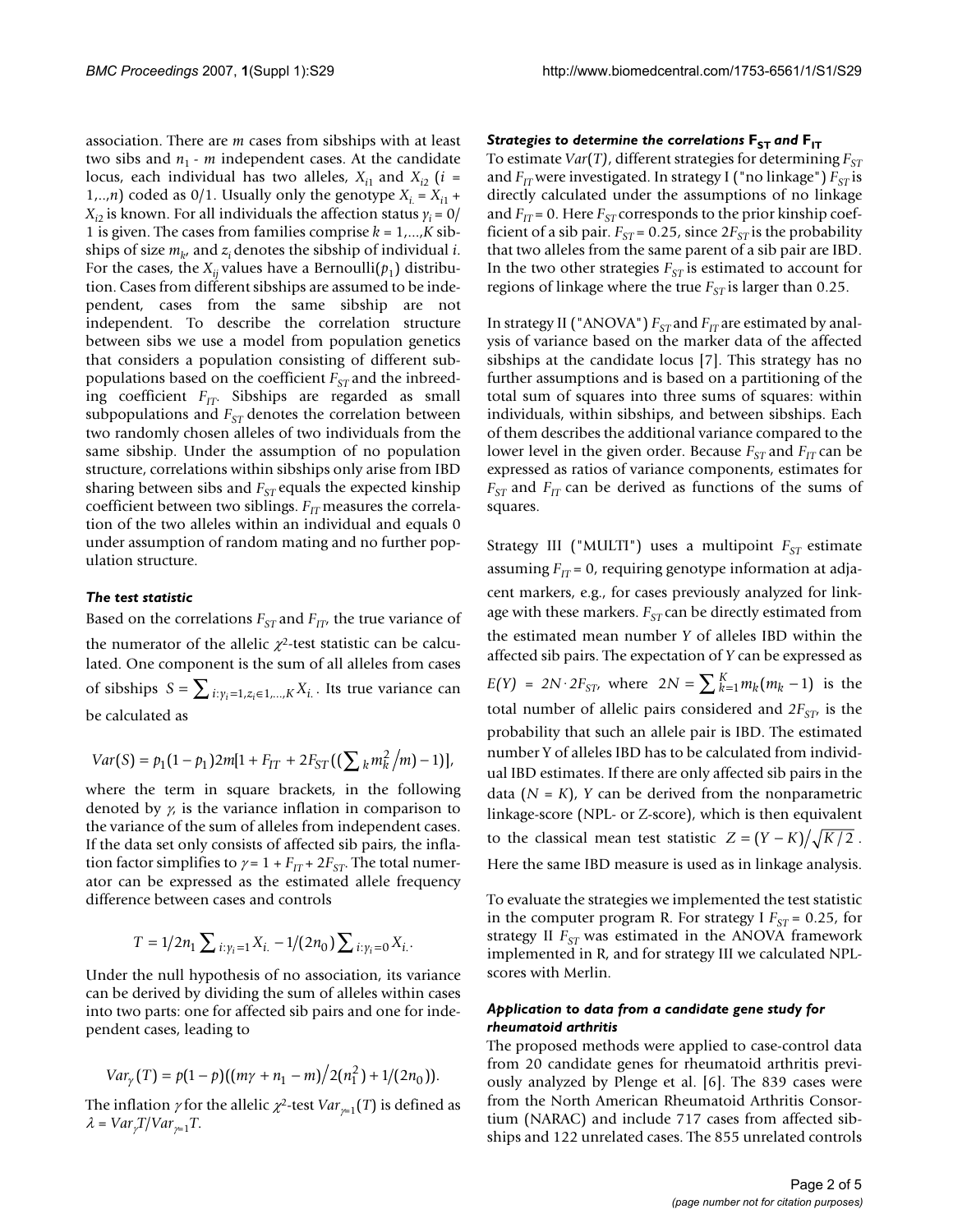were selected from healthy individuals who were enrolled in the New York Cancer Project (NYCP). Because we have to include additional data for strategy III, we only investigated the introduced test statistics based on strategy I, II, and the traditional allelic  $\chi^2$ -test based on allele frequencies ignoring familial correlations. We compared our results to Plenge et al. [6] who analyzed the same sample with only a few additional individuals.

#### *Application to the simulated data*

Additionally, the SNP genome data from Replicate 1 of the simulated Genetic Analysis Workshop 15 data were analyzed knowing the solutions. The data contain 1500 families of two parents and an affected sib pair and 2000 controls. We calculated our test statistics based on strategies I-III for all 9187 SNPs of the genome scan comparing 3000 cases to 2000 controls. Subsequently, in order to remove true associations, we excluded SNPs in a region around  $\pm 3$  cM of simulated disease loci to analyze data simulated under the null hypothesis of no association but allowing for linkage. For the remaining SNPs we verified the type I error rate of the test statistics. We also analyzed chromosome 6 containing the major disease locus to concentrate the analysis on a region of known linkage.

#### **Results**

#### *Results for the candidate gene study for rheumatoid arthritis*

Table 1 contains the candidate genes that show a significant association based on the traditional allelic  $\chi^2$ -test. It shows whether these associations remain significant after accounting for the IBD sharing of the cases. In the ANOVA model *F<sub>ST</sub>* is slightly underestimated, being below 0.25. Thus in this example the *p*-values for the "no linkage" strategy are slightly more conservative than for ANOVA. The variance inflation  $\lambda$  of the allelic  $\chi^2$ -test is estimated around 1.20–1.25. The exact value depends on the strategy of estimating  $F_{ST}$  and the number of missing values. By using a significance level of 0.05, all test statistics remain

significant with the correct variance estimate. If a Bonferroni corrected significance level of 0.0025 is used, *PTPN22*, *CTLA*, and *SUMO4/rs237025* (unexpected direction) are significant for the two-sided allelic  $\chi^2$ -test. For the test statistics accounting for familial correlations, only *PTPN22* clearly remains significant, *CTLA* is no longer significant and the *p*-value for *SUMO4* is very close to the significance level.

#### *Results for the simulated data*

Figure 1 shows the estimated  $F_{ST}$  values for chromosome 6. As expected, the multipoint  $F_{ST}$  estimation is more stable than the single-point ANOVA method. However, even with the single-point method, the  $F_{ST}$  estimate is in most cases larger than 0.25, thus accounting for linkage correctly. For the simulated data an  $F_{ST}$  value of 0.25 leads to an inflation factor of 1.2, whereas an  $F_{ST}$  = 0.3 corresponds to  $\lambda$  = 1.24. Because of this small difference between the inflation factors, the method to determine  $F_{ST}$  is expected to have only a minor impact on the test statistic. After excluding regions of true associations, 9055 SNPs remained, including 627 out of 674 SNPs on chromosome 6. Figure 2 shows the observed type I error rate for the different test statistics. The results for the entire genome indicate that the allelic  $\chi^2$ -test is far too liberal. In contrast, the observed type I error rates for the test statistics accounting for familial correlations are all very close to each other within the expected range for all significance levels up to 0.1. The separate analysis of chromosome 6 confirms that even in a region of known linkage there is only a minor difference between the three strategies, with the "no-linkage" being the most liberal.

#### **Conclusion**

If related cases are included in a case-control study, the allelic  $\chi^2$ -test can lead to an increased rate of false positives, as indicated by the simulations and the real data analysis. All strategies to correct the variance perform quite well and lead to an almost correct type I error rate on

| Gene/marker            |                  |         | GAW data set |              |            |                |                          |
|------------------------|------------------|---------|--------------|--------------|------------|----------------|--------------------------|
|                        | Allele frequency |         | $F_{ST}$     | p-value      |            |                |                          |
|                        | Case             | Control | <b>ANOVA</b> | <b>ANOVA</b> | no linkage | $\chi^2$ -test | $p$ -value <sup>a</sup>  |
| PTPN22/rs2476601       | 0.17             | 0.08    | 0.25         | < 0.0001     | < 0.0001   | < 0.0001       | < 0.0001                 |
| CTLA4/CT60             | 0.39             | 0.45    | 0.23         | 0.0051       | 0.0054     | 0.0019         | 0.0010                   |
| HAVCR1/5509 5511delCAA | 0.20             | 0.23    | 0.22         | 0.0223       | 0.0241     | 0.0117         | 0.99                     |
| SUM04/rs237025         | 0.51             | 0.46    | 0.25         | 0.0022       | 0.0026     | 0.0008         | 0.99                     |
| SUM04/rs577001         | 0.39             | 0.35    | 0.23         | 0.0280       | 0.0323     | 0.0166         | $\overline{\phantom{a}}$ |

**Table 1: Results for selected candidate genes**

<sup>a</sup>One-sided *p*-values for the allelic χ<sup>2</sup> test given by Plenge et al. If the association was not concordant to previous studies, these *p*-values were set to 0.99 [6].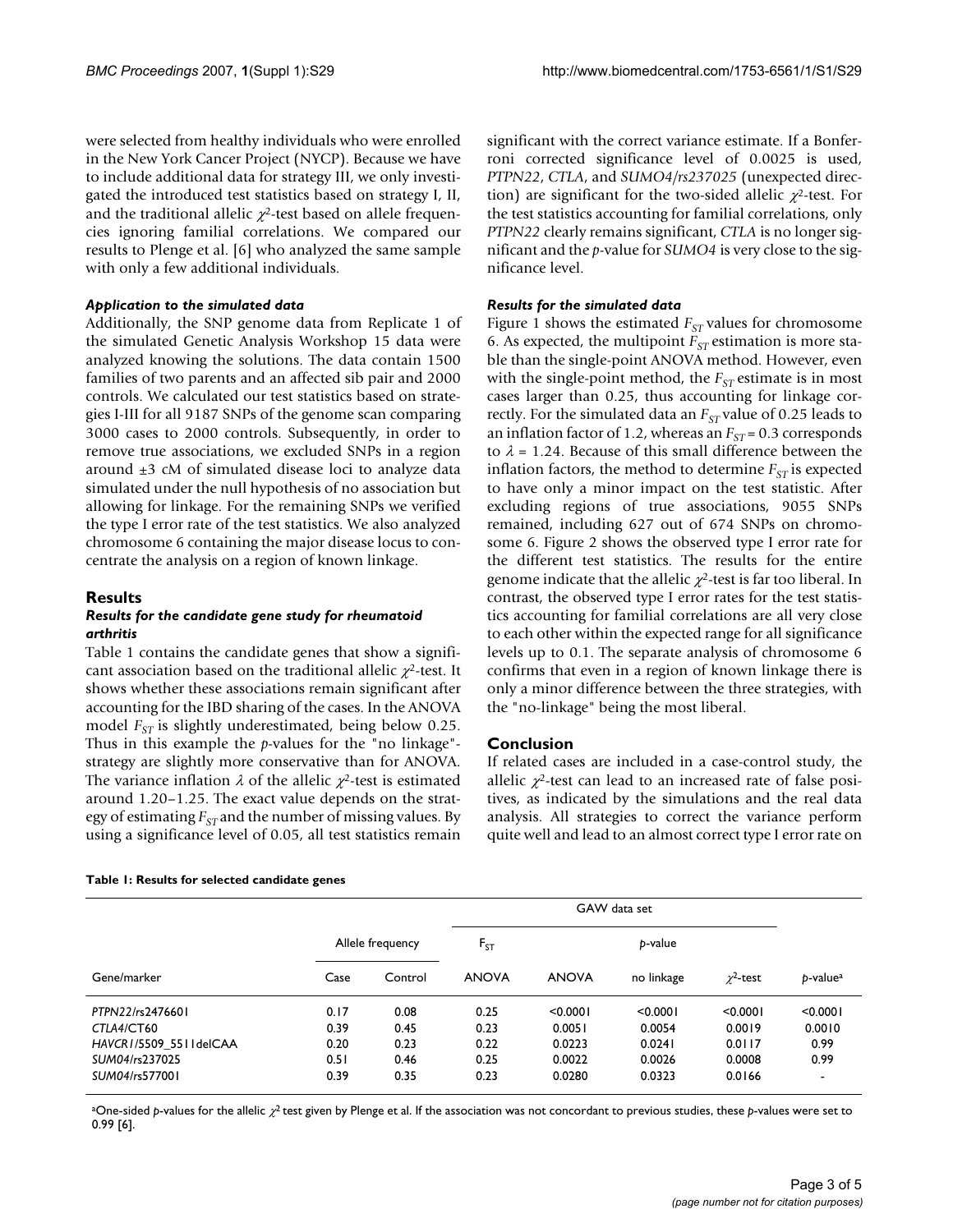

### **Chromosome 6**

Estimated *FST* **Figure 1** values for chromosome 6 in the simulated data Estimated  $F_{ST}$  values for chromosome  $\bf{6}$  in the simulated data.



### Observed type I error rates in the simulate bounds in gray) **Figure 2** d data excluding regions of true associations (expected values and 95% confidence

**Observed type I error rates in the simulated data excluding regions of true associations (expected values and 95% confidence bounds in gray).**